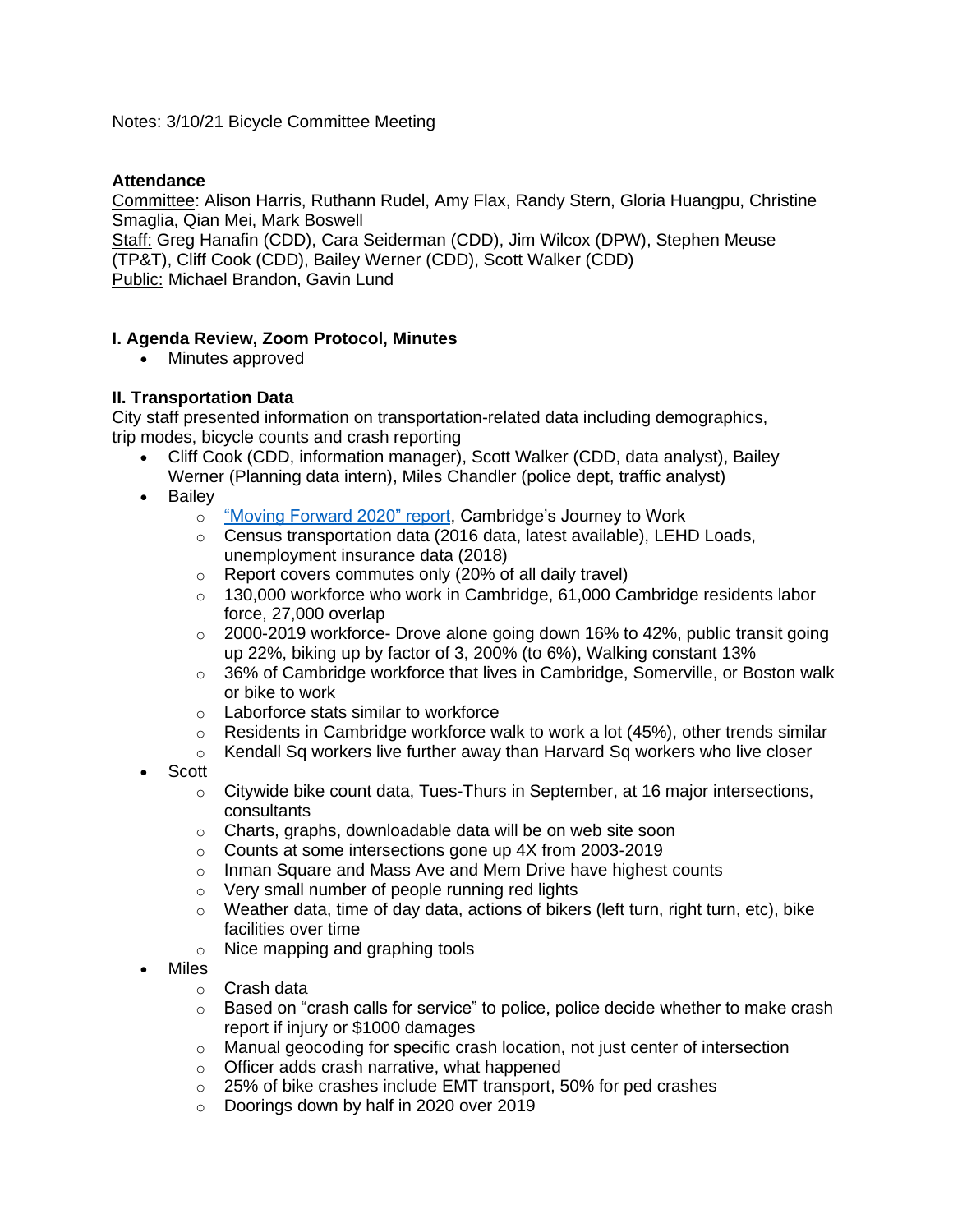- $\circ$  Inman Square has highest density of crashes, followed by Mass Ave from Porter to Harvard and Harvard to MIT
- $\circ$  Data needs normalization by # of cyclists or cars passing some intersection
- Q&A
	- $\circ$  Bike count data can it be overlaid with motor vehicle traffic counts? A-Not built into current tool. Trying to consolidate data to make it easier to analyze
	- $\circ$  What is Cambridge percent of workforce commutes by bike 6.3% in 2019 of 151,000 people, but its 8.7% of labor force
	- $\circ$  # of bike /ped crashes? Not in police open data. It's a small number that don't involve a motor vehicle.
	- $\circ$  Crash data to be on open data portal in 2021. Demographic data is there now. Onthemap census tool from census bureau too. Updated website with graphing tools in "pretty near future."

# **III. Updates**

- TP&T
	- o [Mid Mass Ave Safety Improvement Project,](https://www.cambridgema.gov/Departments/trafficparkingandtransportation/midmassavesafetyimprovementproject) web page with link to share feedback, will have protected bike lanes
	- o Flex posts being put back in from winter damage on Webster Ave, Mass Ave near Trowbridge St
	- $\circ$  TP&T hiring 2 street design project managers to speed up separated bike lane projects
	- $\circ$  Q&A A committee member is concerned that the feedback form baldly states that parking will be removed without mentioning benefits - this seems likely to get negative feedback since it only mentions parking
	- $\circ$  Q&A Another committee member also was concerned that the landing page doesn't sell the benefits well either, and seems to highlight costs more than benefits like climate change, trip reductions, ped safety, etc. Recommend that site is taken down ASAP until this is improved to reduce negative feedback.
	- o Stephen will communicate the comments to the appropriate staff.
- DPW
	- o [Inman Sq](https://www.cambridgema.gov/Departments/publicworks/cityprojects/2016/inmansquare) work proceeding
	- o DPW web page for the [Huron Ave./Glacken field project](https://www.cambridgema.gov/Departments/publicworks/cityprojects/2019/glackenfield) is up with a presentation (project includes separated bike lanes and a new sidewalk, as well as improved pedestrian crossing and bus stops)
	- o Bway and 6th St, final surface work will start in April and go through fall
	- o Q&A (public, Gavin) can Inman Sq be made a little less confusing, e.g., signage for people biking, detour for contraflow portion. A - yes, Jim will look into it.
- Grand Junction
	- o Amy Flax represents bike comm on [Grand Junction Path](https://www.cambridgema.gov/CDD/Projects/Transportation/GrandJunctionPathway) task force
	- o Input being gathered on major intersections. Web site has the status. People should go to the web site, look at the plan, and provide feedback. Specifically look at plans for area near Fort Washington. Another GJP review of current design at a joint committee meeting might be helpful.

IV. Development and Building Projects - Updates

- [Alewife Quadrangle Northwest Overlay District Proposed Zoning Amendment](https://cambridgema.iqm2.com/Citizens/Detail_LegiFile.aspx?Frame=&MeetingID=2656&MediaPosition=&ID=12321&CssClass=)
	- o Monday final vote at City Council